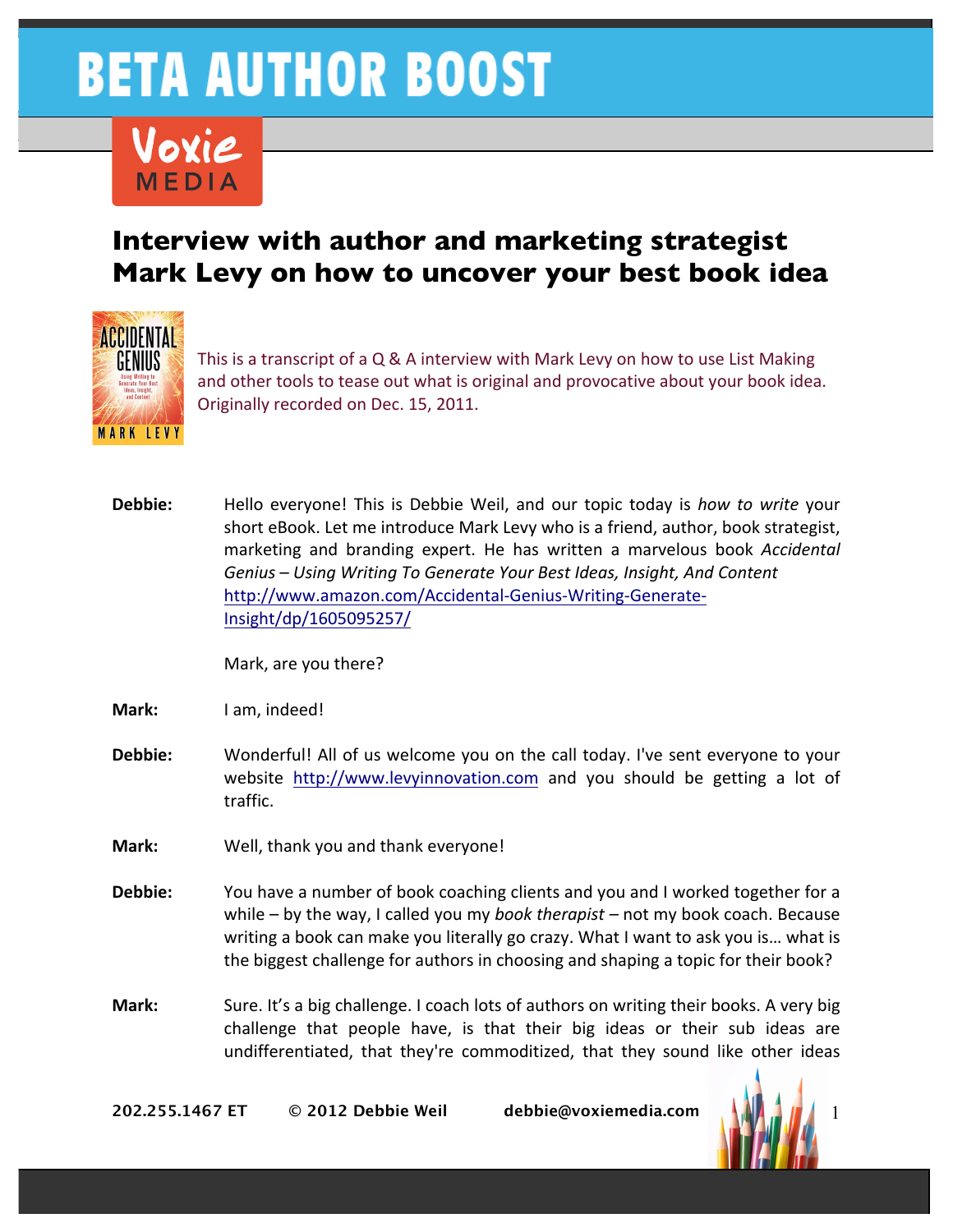### Voxie MEDIA

that other people have, and it sounds like processes that other people have. Some people are so upset by this that they don't proceed with their book.

Then other people who should be upset by this but aren't, go ahead and write a really commoditized book without thinking about how to make things sound different. You shouldn't let it stop you, but you shouldn't go ahead and write something that's undifferentiated, and not helpful for people.

- **Debbie:** Interesting!
- **Mark:** I don't know if that is inspiring, but it's the real deal, at least.
- **Debbie:** So, how do you help people? How do you coach them to go beyond the obvious, in terms of pulling out the really meaningful ideas?
- **Mark:** What I often have them do, they need to have some perspective on their subject or on their ideas that people haven't really heard much before  $-$  it doesn't have to be brand new in the entire history of the world, or that no one ever had a thought like it. But there has to be something new or surprising about it. Like a new take on it, a new perspective, new stories.

#### **How to use List Making**

What I will very often do is, if someone is having trouble coming up with what that is, I actually have them make a series of lists. As a matter of fact, if you go to my website, the very first thing on it is an exercise that I do with people called List Making As A Tool Of Thought Leadership. It gets them to look at their topic through ten, 15 or 20 different lenses so that they see their topic as if they were a stranger to their own topic. They come up with ideas that they couldn't have come up with before. The way that works is... Debbie, what's a topic that someone might be writing a book on? Just any topic.

**Debbie:** Okay, I'll give you a topic... I know that she's listening right now, the topic of being an expat wife  $-$  being a trailing spouse, that is almost always the wife, in another country and what that means, how you deal with it, and all the different problems you face.

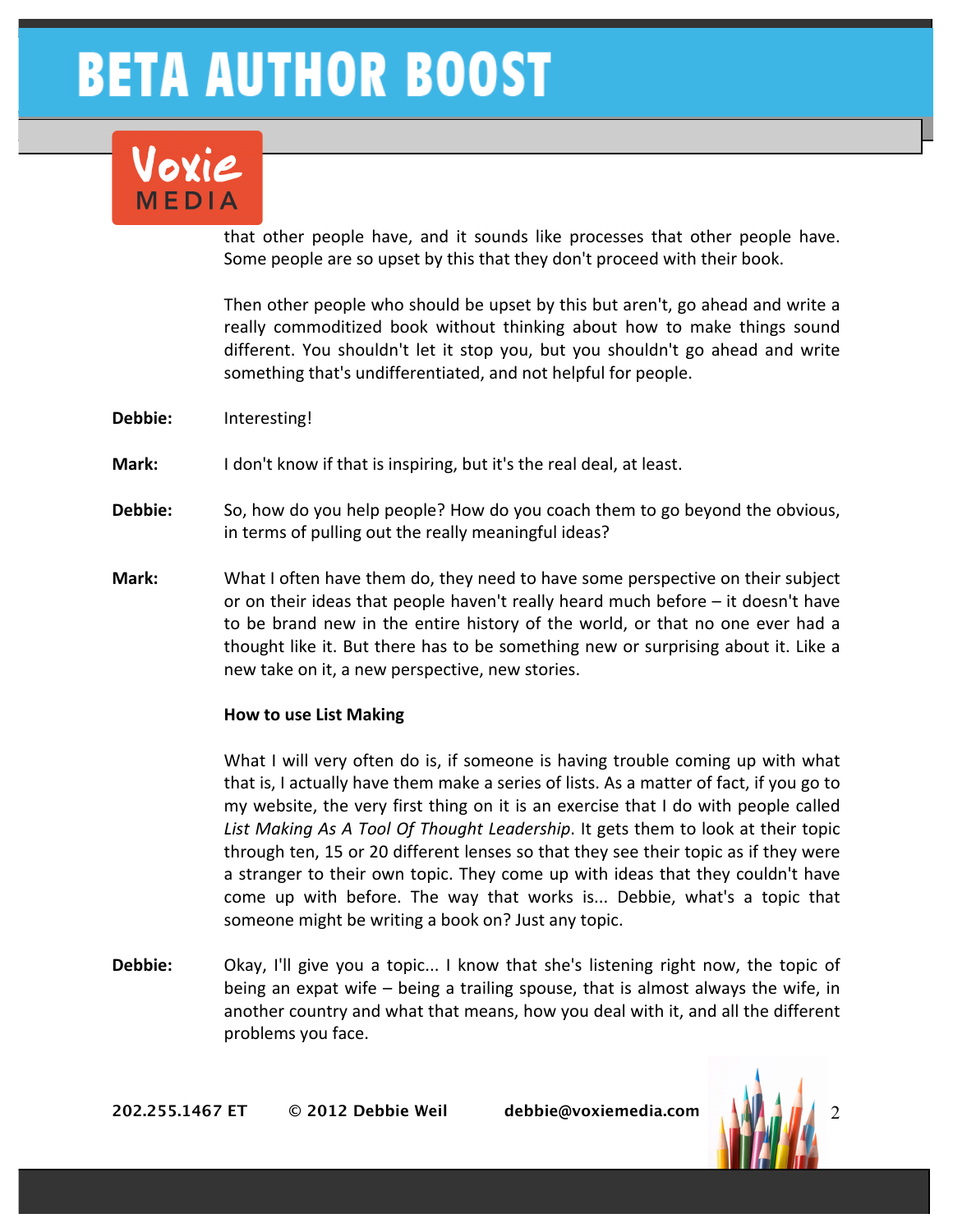## Voxie

**Mark:** That's very much a differentiated idea to begin with. The listener who has that, it's already several steps ahead. We can work with that, but this methodology also works if, let's say you have a sales book or a marketing book, or a much broader topic where you haven't yet identified the differentiation. The first thing I would have someone do, even the lady who has done the expat book, which as I say is somewhat differentiated - I would first have her make a list.

> That list would be a list of possible lists. I would say, "What are all the possible lists that you could make, that could help you think differently, or see this topic in a fresh way, what are all the lists that might help you?" You're not going to have to make all these lists, but what lists might help you? If I may, let me go to a less differentiated topic. As I say, she's so far ahead of the game.

#### **Start with a list of lists**

Let's say someone wanted to write a book on sales. I would say to them, "Make a list of all the possible lists you could make." One list might be, "Who are the possible readers for this book? What are the reader's problems? What are the different sales systems that I know? What are the objections that people commonly hear? What are my sales stories? What are the best sales stories that I've ever heard? What's the best sales advice that I've ever heard? What's the best sales advice I've ever given people?"

You just make all these different lists about topics, sub topics, objections, benefits, stories, and all this kind of stuff. Then you decide which lists to make. You might make five, seven, ten, or twelve different lists. You would write each list down on its own page, and you would take a few minutes and fill out each list. Like, "What are the best sales stories that I know?" And you would fill out this list. Then you would go to another list, and fill that out.

Then you would spread them out on a table in front of you, you'd start moving them around and start looking from list to list and item from item, and human beings are natural meaning making machines. We cannot help but make meaning from the things we see in front of us. When we start looking from list to list and item to item, we start seeing patterns among items.

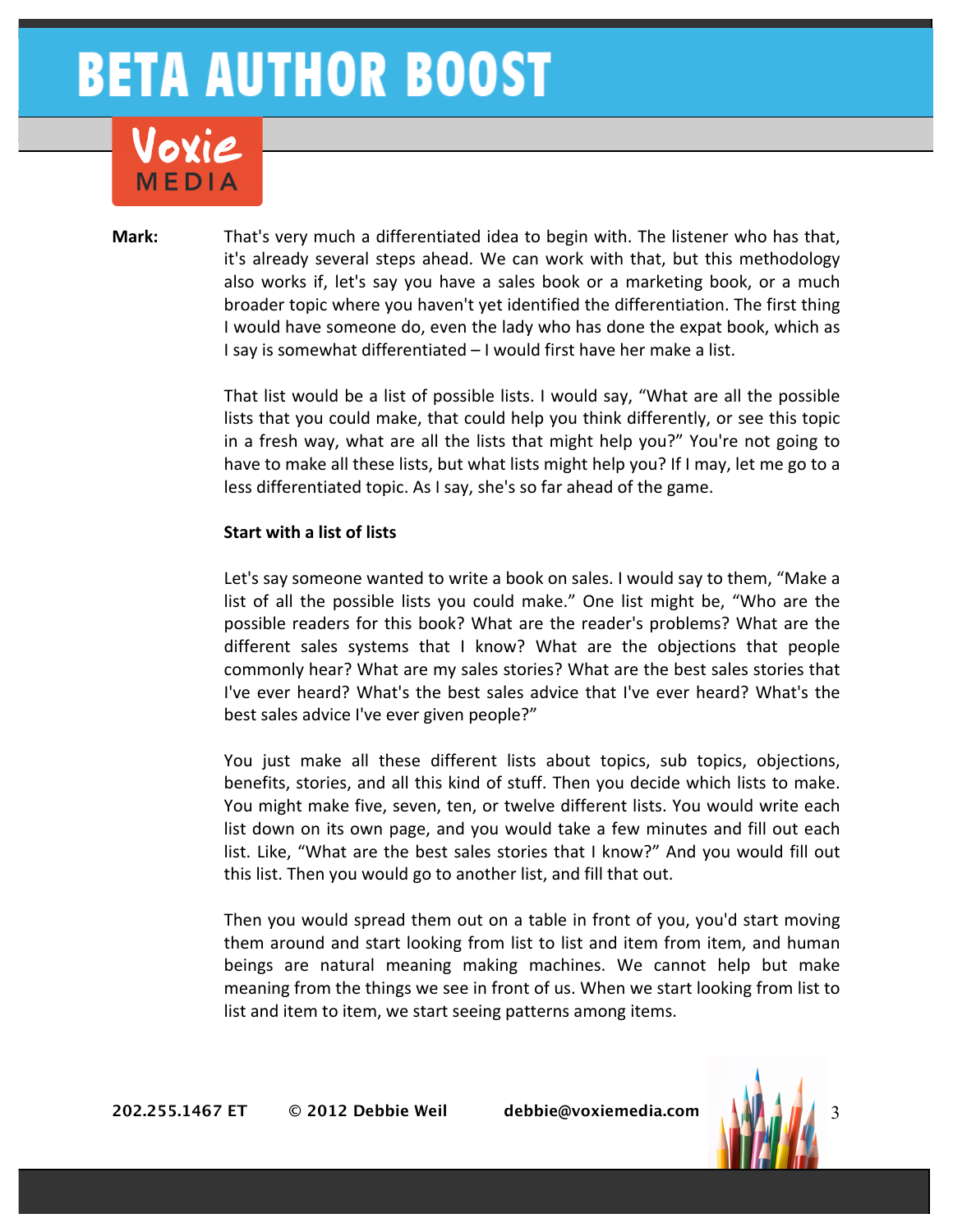# Voxie

We start seeing gaps in our thinking. We start seeing connections that we haven't seen before. We start coming up with new ideas, and new stories that hadn't occurred to us before. It's like what Edward Tufte from Yale said, "The act of arranging information becomes an act of insight." So without even trying, just by getting the information out of your head in a rough way and then moving the stuff around, you start seeing new patterns and coming up with new ideas.

You can also start asking yourself as you are looking at these lists, you want to have a pen with you to write down all these thoughts that are coming to you  $$ you would say to yourself things like, "Among these lists I'm seeing now, what do I see that's new? Let me write down all the new things that come to me. What connections do I see here?" You might just start writing down what you see as connections among ideas. What's working here, and what's not working here.

You get all this information out of your head, you move it around, and you start asking yourself questions about what you see and ideas start coming up from that. The biggest problem I see is that people have undifferentiated ideas about what it is they are going to write about, so this is a way of just pouring all of the most interesting stuff out of your head on to paper and getting it to react with each other in a way that people don't normally see.

- **Debbie:** Wow. First of all, just to be clear for everyone listening you're still not talking about writing the book, per se. This is still pre-work that is getting out what's interesting, and getting out the real meaning and juice of whatever your ideas are. I love the rearranging and putting them down on a table, or you could use a whiteboard with sticky notes for moving things around. That's brilliant.
- **Mark:** Thank you. It's because you need to come to insight, and you need to come to perspectives that haven't been seen in a wide way before. As I said, not everything you write needs to be absolutely square one. It doesn't mean the world doesn't need to have seen it before, but you need to bring some perspective or some story to it, something that is helpful and surprising.

If you have nothing surprising, why would anyone want to read what it is you're writing? Perhaps you explain something to someone in a way, that information that they had already known suddenly became useful because of the perspective that you took on. That's surprising! It's like, "Wow, I knew this stuff, but they put

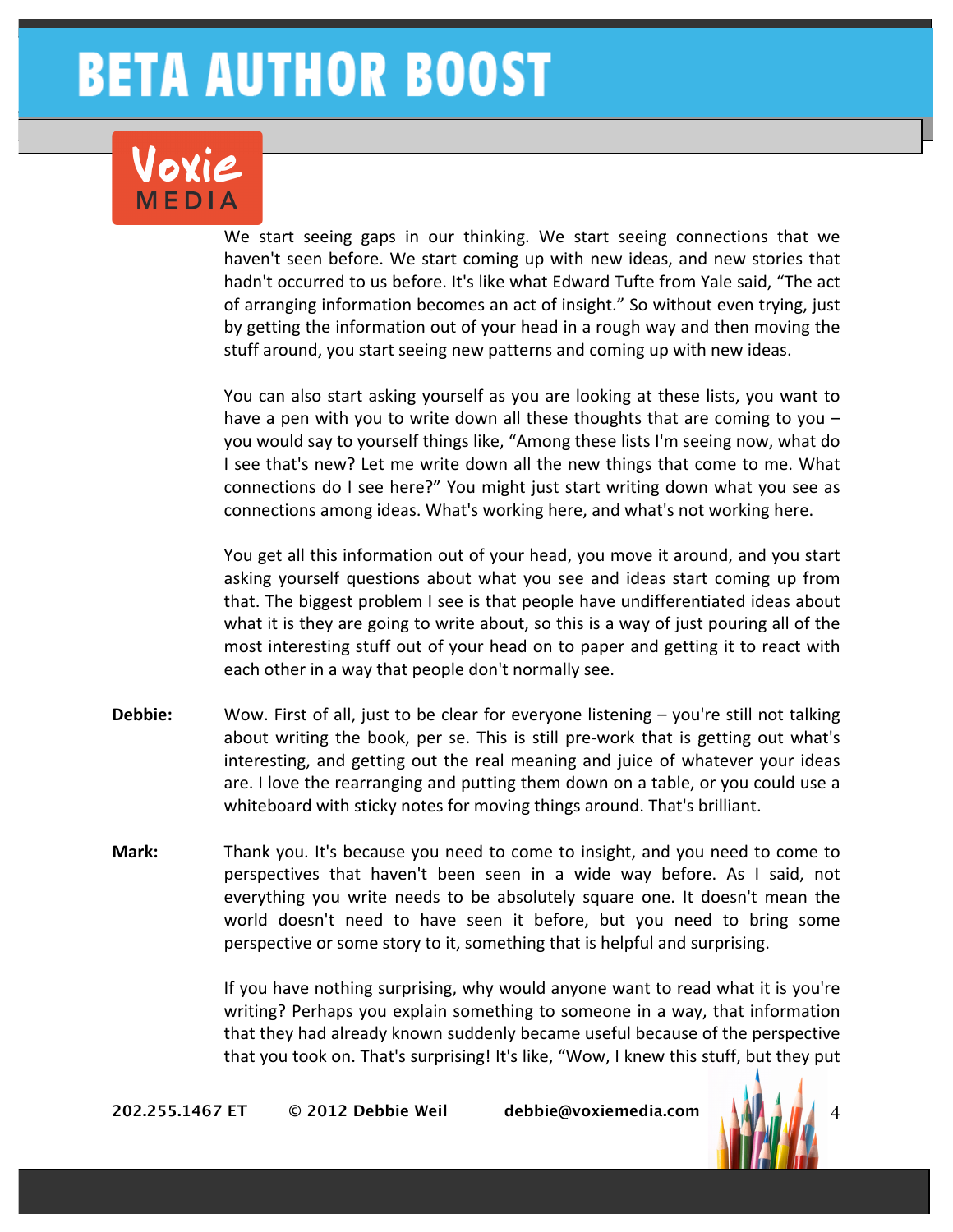lovie

it together maybe through humor or a way or a different perspective that now I could actually use it!"

Then other times, you're going to have stories and ideas or so that people have absolutely have not heard before. That's actually an aesthetic that I try to have my writing students use all the time and that I try to use in my own writing. I try not to write something unless there is surprise involved somewhere in it. A surprising fact or story, something revealed that people hadn't generally known before.

Getting the information out of your head in these lists and looking around at them, and saying, "What's new here? What's surprising? What's working? What patterns do I see?" You are surprising yourself by looking at the information in new ways. If you get surprised, you are naturally going to be able to supply surprising and useful information to your readers.

#### **A quote from Robert Frost**

Robert Frost the poet wrote a quote that has really guided my life as a writer. Frost said, "No surprise for the writer, no surprise for the reader." If the writer is not surprised in the writing in coming up with stuff, then the reader for sure is not going to be surprised. You need to find ways to escape your normal ways of thinking and looking at things, so that you come up with stories, facts, and ideas that you have not really seen before or at least that your reading audience has not seen before.

Another way to do that, to lose sight of the way that you normally see things in the hope that you come up with surprising, new information that may be interesting to you and to others is through  $-1$  wrote the book as you kindly talked about, called *Accidental Genius* - Using Writing To Generate Your Best *Ideas, Insight, And Content*. That book is a 180-page book entirely on the concept of freewriting, and probably everyone listening knows what freewriting is, but in case they don't, I'll talk about it briefly.

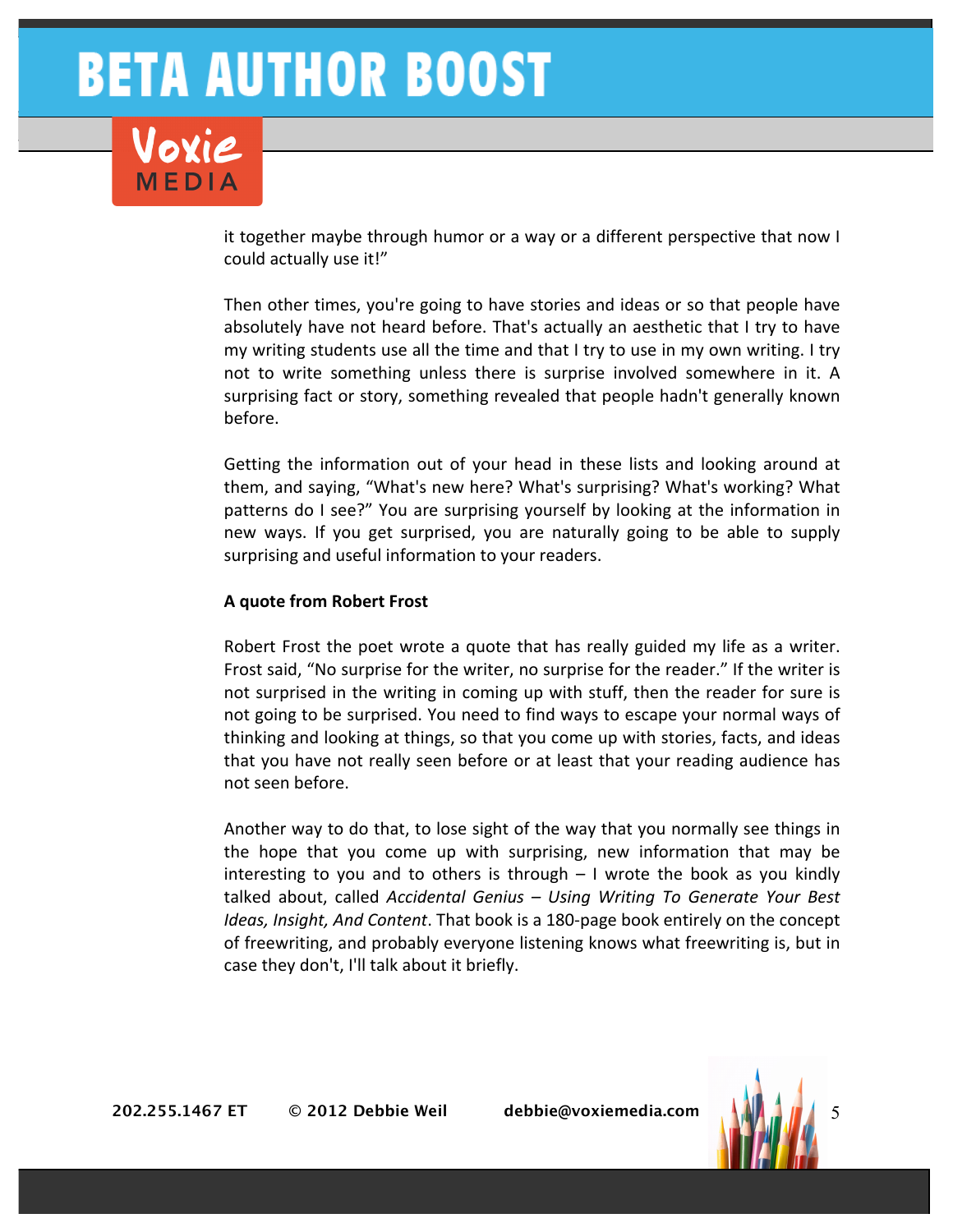#### **How to use freewriting**

There is no perfect definition of what freewriting is, but in general I like to say that freewriting means freedom from the normal rules of writing. The normal rules of writing say that you have to spell everything correctly. In freewriting, you don't. They say in the normal rules of writing, your grammar must me right, your punctuation must be right  $-$  in freewriting, that makes no difference whatsoever.

They say in the normal way of writing for other people that what you write has to be coherent, interesting, it has to make sense, and it has to be all these things. In freewriting, it doesn't have to be any of those things. You can jump around, it can make no sense to other people, you can leave your subject matter in midsentence, you can just go all over the place and just say nonsensical things. You can play word games on it, it doesn't matter.

The idea around freewriting is  $-1$  like to explain it this way, inside each one of us there is an internal editor that does a very important job. It cleans up what we think, say, and write, as we think, say, and write it so that we always sound smart and confident and consistent to other people. So, the things that Debbie says – Debbie will say something, and sure enough, that sounds like something Debbie would say. It's like it's instantly recognized as a Debbie thought, and that's because of your internal editor.

Your internal editor has gotten you far in life. You went to Harvard. You did all these things, you don't want to get rid of your internal editor, it gets you to good thoughts. The only problem is, when you are trying to write something unlike anything that you have written before or you're trying to come up with an idea that's unlike any idea that you've come up with before, your internal editor is going to get in the way. It's going to give you the same thoughts over and over again.

You get into thinking cycles. You think of the same stories and the same ideas over and over again. That's because your internal editor has used those ideas before, and you've seen them work at times so your internal editor is basically keeping you stuck in the things that have previously worked for you. Now it's just

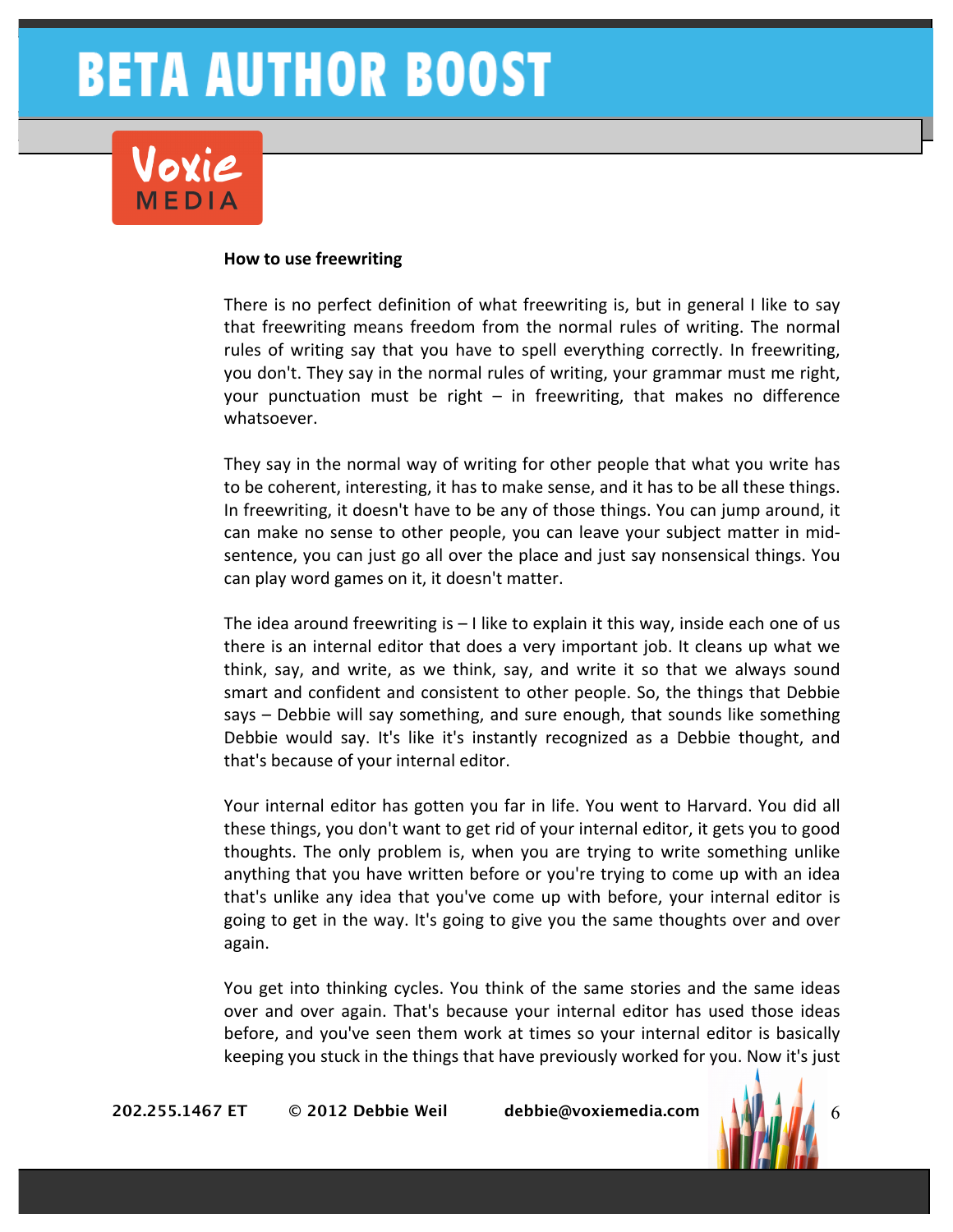## Joxie

keeping you there in that rut of what has worked, it assumes that it's going to keep on working for you whether it's working or not.

As long as you write slowly and deliberately, and you do a lot of thinking in between sentences and words and while you're writing, your internal editor will be polishing what it is you say and it will be giving you the same ideas that you have over and over again. In order to shake yourself free of your internal editor at least momentarily, you need to do this freewriting.

There's a lot of different forms of freewriting, but again this is something I would advise. Set a timer for 7 or 10 minutes hit go, open a Word document and you start writing as quickly as possible about the topic that you want to write about. You have to write a little faster than you normally do, because as Ray Bradbury says, "In quickness, there is truth."

When you labor in your writing, you go to the same thoughts over and over again. You need to type a little faster or hand write a little faster than you normally do, because otherwise your internal editor is going to engage.

You start writing from wherever it is you want to write, there is no perfect thought to begin, you just start writing. It might be something like, "Okay, I want to write a really short sales book about sales. Well, what do I know about sales? What are all the stories I've told myself about sales? I want to write a book about sales, but am I the best sales person out there? Maybe I shouldn't be writing this book about sales." You can talk about your deficits, your deficiencies, you can talk about your strengths and weaknesses.

You can digress. You can talk about TV shows that you had just watched, whatever it is you want. You just want to write a little faster than you normally do, and you want to write continually for that 7 or 10 minutes until your timer goes off, and again it's because you want to kick your internal editor out of the way so that you get to a more honest, raw, interesting part of your mind.

**Debbie:** Let me break in just for a second here, because this is so fascinating.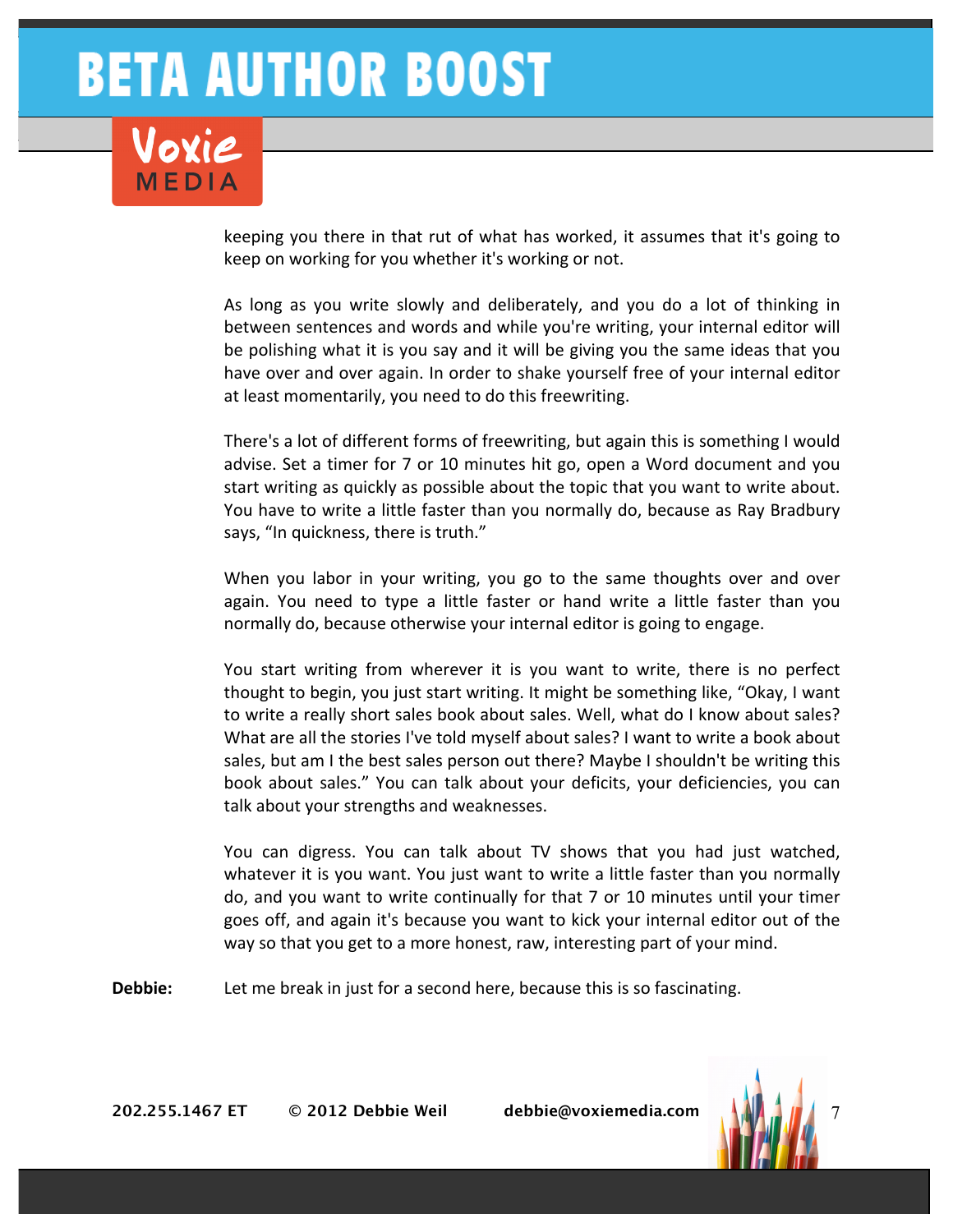# Joxie

Two questions: Which comes first? Should the list making come before the freewriting and then once you have a list of ideas that resonate or are surprising, you can freewrite within each idea?

And second part, how long should it take, realistically, to do the list making? Even though everyone is attempting to write a short book, maybe as short as 30 pages, how many hours should they expect to spend on the list making?

**Mark:** The real answer is, you can do this stuff in any order. As a matter of fact, it's probably best to go back and forth in between the stuff. It's whatever you can do to help you approach your idea, or approach your book with energy and to put your whole self into what it is you're doing.

> If someone wanted just a recipe or prescription for doing it, I would say that you can do the list making first. The list making can take anywhere, depending on how many lists you make, it can take anywhere from an hour to four hours making your lists and filling out the lists and coming up with new ideas.

> I have even have people make the lists, and then walk away from the lists for a few days, and then come back and make more lists and look at the ideas anew and come up with more ideas, and ask themselves more questions.

> It depends how far into it that they want to go. It could take an hour, or it could take days on the list making. Again, I would suggest that even if you're writing a short book, you need some original perspectives and thinking on it. If you had a time limit, then I would just do everything according to what your time limit is.

> But it's not going to do you any good unless you are giving people some perspective or story that they haven't heard before. There's no way around it. You asked me two questions, how long did it take the list making, and what was the order?

**Debbie:** Yes, well I guess you answered it. You can go back and forth between freewriting and list making. I just wanted to clarify for my Beta Authors. It's not too late, given that some of our authors are making outlines that are sub topics of ideas.

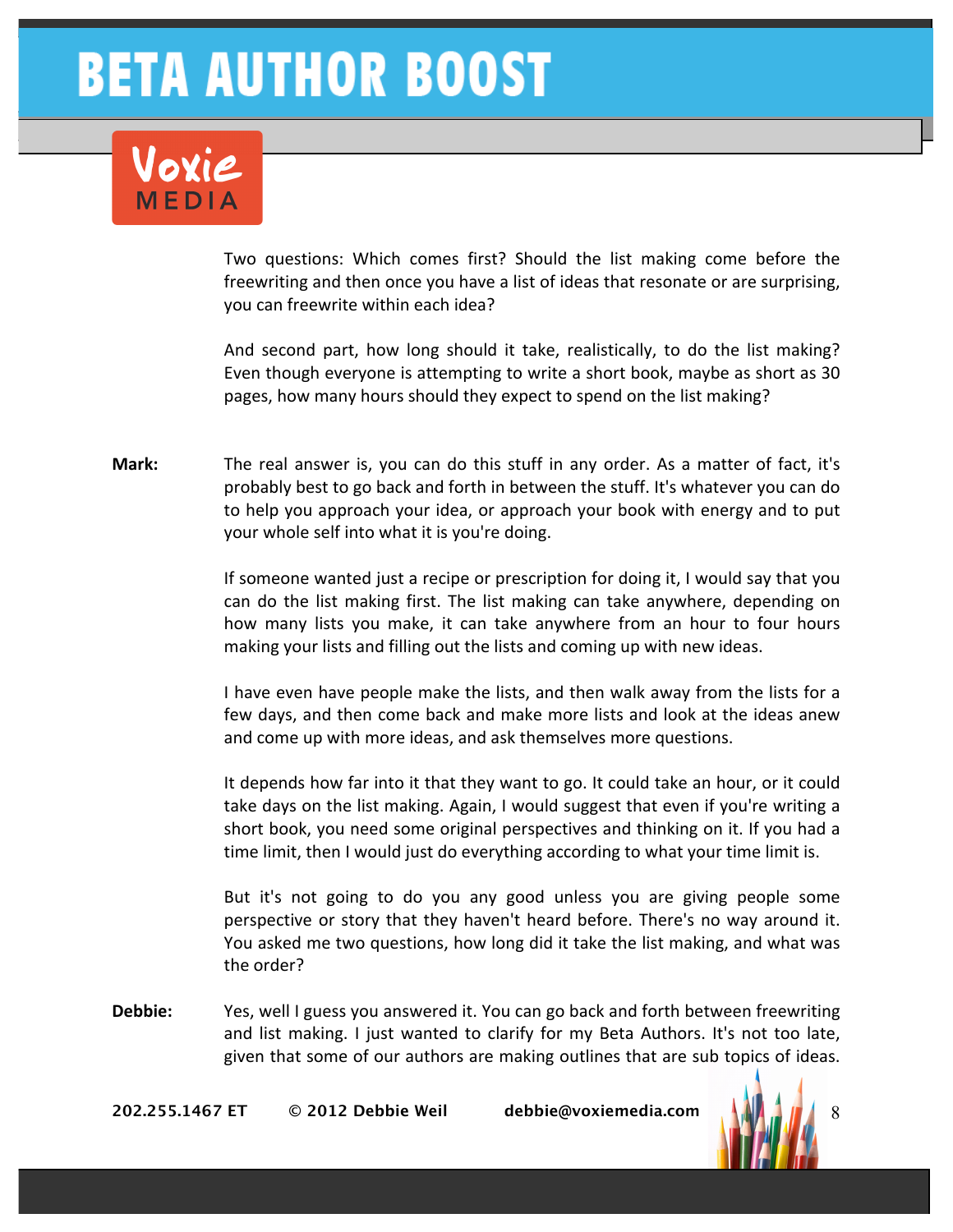

It's not too late at all to take those, take a separate piece of paper, and do the lists of lists and then do the lists to see what the connections are, and then maybe rearrange those pieces and get some new perspectives on our sub sections.

**Mark:** That's right. They could take their sub sections, and they could make lists of the different sub sections and ask themselves what they know about each sub section. That would be a list.

> Or maybe that would look at what it is they are writing now, and maybe one of their lists would be, "What are all the questions I have in mind about my subject now?" Like, "Let me brainstorm every possible question and write all those questions, and maybe some of those questions would become freewriting topic questions."

- **Debbie:** I hear you! This is great. Doris, are you there? Does anyone want to ask a question?
- **Doris:** I'm here, yes! Thank you. I'm the expat lady!
- **Mark:** With the differentiated idea, sure!
- **Doris:** Thank you for that. I was just writing that down because the whole tag line for my expat site idea for the book that I want to write is, "First Time Expats Don't Know What They Don't Know!" So there are lots of lists that I can write about that. I also sometimes think, "Well, if I know it, that means everyone else could find it as well. Why would they hear it from me and not from anybody else?" But that's just something I have to get over, and I have also listened to *Word By Word* by Anne Lamott, because my library didn't have *Bird By Bird* so that was also very helpful.

http://www.amazon.com/Bird-Some-Instructions-Writing-Life/dp/0385480016

I did want to compliment you and say, wonderful job this morning! I've looked at your website a little bit and I actually downloaded your list making eBook. It is so pretty and so helpful as well. I was wondering, would you mind sharing how

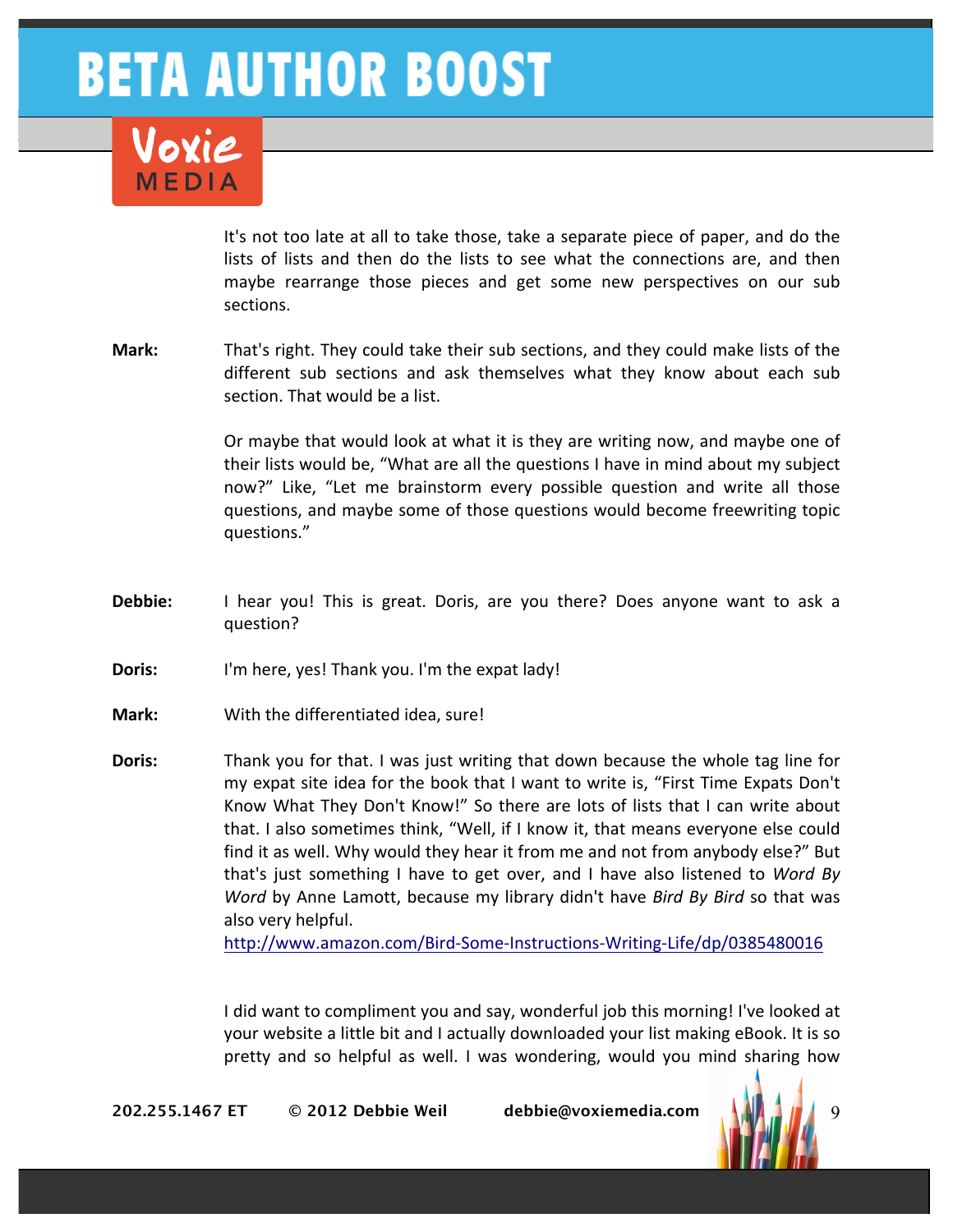# lovie

many words is that? I see 27 pages. And how many edits do you usually go through? The most interesting learning that I'm having right now is not just writing, it's the going back and making it readable. What's your opinion, can you share some of your editing process?

#### **Tips for editing your own writing**

**Mark:** Oh, sure. My editing process... Thank you for those questions. I wrote the book a few months ago, so I don't remember how many words it is. But what my editing process is, I do a number of things. The key editing process for me, as my students will tell you  $-1$  torture them with this, and I'm staring at one of my students as I say this  $-1$  read my work, and I have them read their work out loud.

#### **Read it aloud and also change the font size**

There is nothing that will allow you to edit your work better than reading it aloud over and over again, because you cannot fool your voice. Your voice will read something, and if something is not clear you will start garbling it or you'll feel embarrassed or you'll bury your head in your hands.

Or, if you write something great, you'll be really excited as you're reading it. You cannot get past what your voice is. Your writing should be meant to be read aloud. That means doing things like not saying, "he/she," because you can't read that out loud. No one really knows how to read that out loud when they come up to it, they're not quite sure what to say.

You want to be able to read your stuff out loud, and your voice will tell you where you should edit. Another thing, you talk about my editing process  $-$  when you write, you can kind of get deadened to what it is that you've written because you've looked at it so many times over and over again, and it all looks the same. You start running over it, your eyes start combing over sentences that you really should edit but you're not looking at them fresh anymore. You just want to get through with it, like "Oh my God, I'm so tired of this!"

You read past things that you should be editing. So what I do, a trick I learned is that I take my documents and I change the font so it becomes a different font, unlike a font that I've ever used before. I also, very importantly, change the size

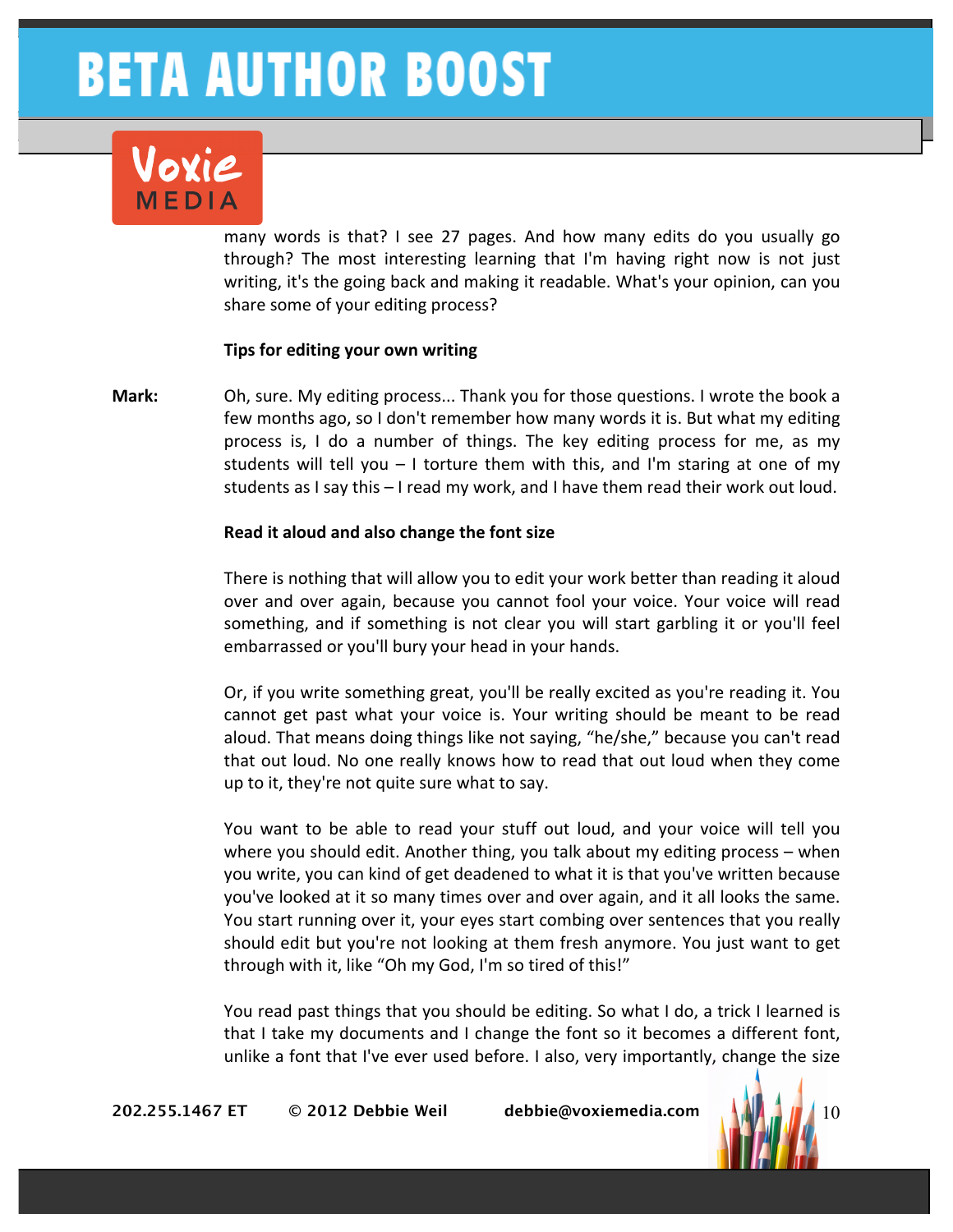dramatically. Now I look at my document, and normally I write in size 12, Veranda. That's just the way I write, it's how I'm normally used to reading things. So if I'm going to edit my document, I make it like size 16, New Times Roman. Something like that.

Now, it looks like someone else wrote it. The line breaks are different, I can't breeze over things because everything looks awkward to me. I read it like that, or I'll even read it aloud like that and it's a whole new document. I just can't read past something, I have to visit each word as if it's brand new, because it suddenly does look new! That's a very common way, and it's hard for me to tell you how many times I edit.

I tend to edit a lot, and I make passes at the document. I'll write something, then I'll walk away from it even briefly, and then I'll come back and edit like in a pass  $-$ I'm sitting there, I'll read it over for an hour, then I'll go away for a day or so and I make another pass at it. I don't tend to sit there and edit over and over again. I make several passes during the course of a day, or over the course of several days, as in leaving the documents and going off to do other things such as going to the gym, or working with a client. Then I go back and revisit it.

Again, I'm always trying to see it anew and see it fresh. If you stay too long in front of the document, you tend to start deadening to how it looks and you tend to lock in to whatever is on the page. You desperately want to keep it there, the way that it is.

Your thinking tends to become very stale at that point, and when you need to rewrite a sentence, you tend to not think of new ways of reading it. You're just so damn tired of sitting there and seeing it, so I like to approach things fresh all the time. Does that make sense?

- **Doris:** If you could see me, you would see that I am nodding vigorously! Yes!
- **Debbie:** Now you see why I got Mark to come on the call! Your crystal clear and specific ideas are just brain rattling. I love them! I have just thought of about ten more ways to make you guys work a lot harder on this. There's a person calling in from  $DC$  – did you want to ask a question?

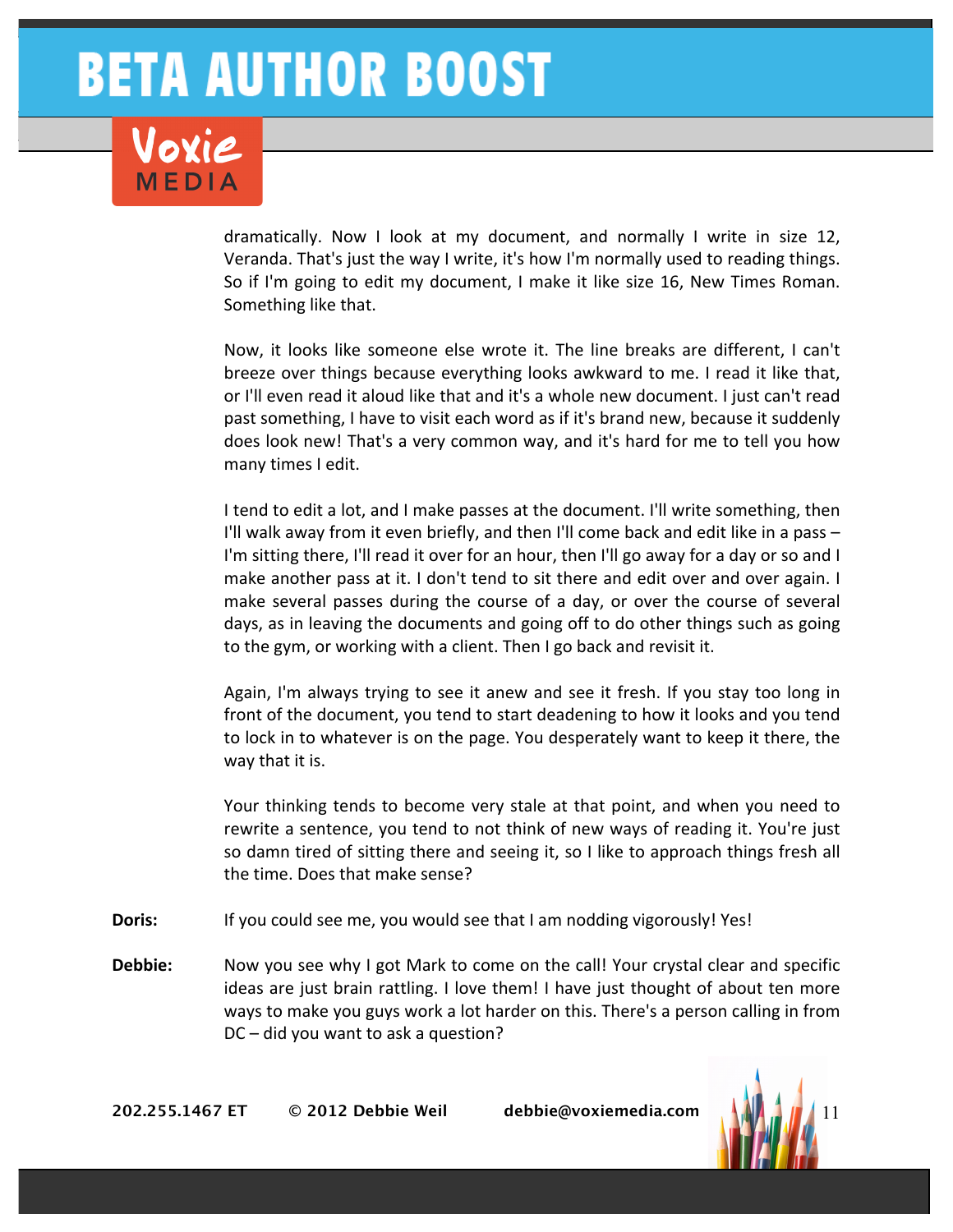

- **Susan:** Can you hear me?
- **Debbie:** Yes! Who is this?
- **Susan:** It's Susan.
- **Debbie:** Hello Susan!
- **Susan:** It's so good to hear this talk, it's very inspiring and creative. I haven't had my talk with Debbie yet, so I've been rattling around topics and this will help me focus before our session, which I'm very grateful for!
- **Mark:** Cool! Thank you for the kind words.

#### **Make this doable**

**Debbie:** Mark, we're almost at the top of the hour and so we have to let you go. Again, your website is http://www.LevyInnovation.com - cool website with lots of things to look at and download. Mark, I just can't thank you enough for your insights and your crystal clear thinking, and for your enthusiasm. It all boils down to what I told everyone at the beginning of the program, the whole purpose here is to make this doable.

#### **Silence your inner editor**

To make writing a short book doable. It can be fun, but the word I want to use is doable. Because Mark, as you and I know, no matter how many devices you employ, there is still some pain in getting it out and silencing that interior editor. The Lizard Brain, as Seth Godin calls it.

Silencing that editor, and sneaking around past him or her. It actually takes work. It takes energy to quiet that piece of your mind, and let the other more creative and interesting parts that are seeing the connections and perspectives, and get that part out. I hope you would agree with that.